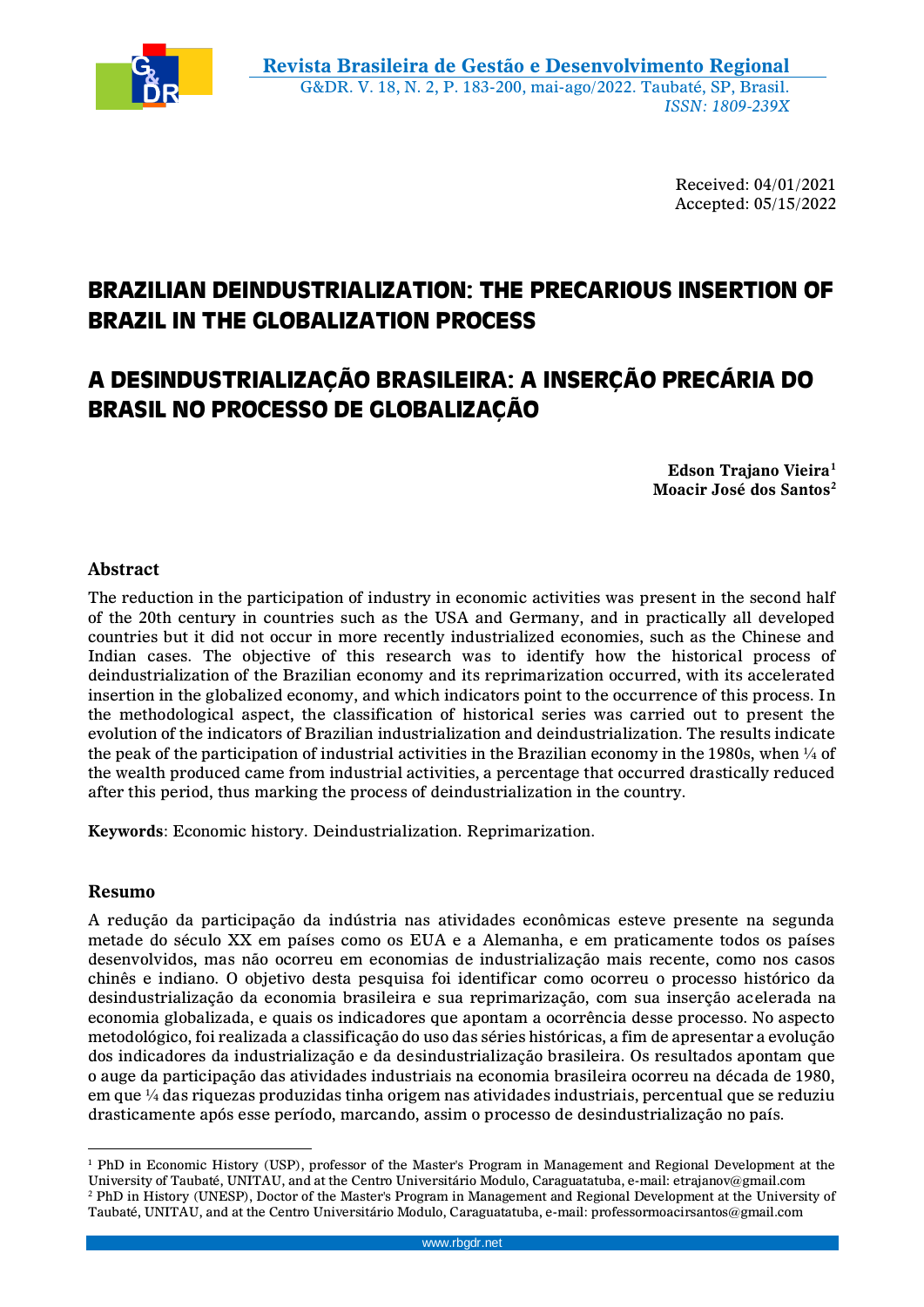**Palavras-chave**: História econômica. Desindustrialização. Reprimarização.

#### **Introduction**

The history of capitalist industrial dynamics is associated with the process of exploitation of the working class. The countries that participated in the first industrial revolution (England) and the second (England, Germany, France, Holland, Belgium, Italy, the United States and Japan) constituted the vanguard of the capitalist system, mainly in the 18th and 19th centuries. Countries like Brazil reached industrialization after the capitalist vanguard, during the 20th century, which resulted in a restricted and incomplete production, mainly due to the lack of dynamism of the capital goods sectors and unequal distribution of production gains (MELLO, 1998).

The growth of industrial activities in Brazil was associated with the historical moment, with the technological dependence of developed nations, and consequently, the dependence on the terms of trade, a consequence of late industrialization in relation to the developed capitalist countries. In the second half of the 20th century, the implementation of the JK Goals Plan and the National Development Plan of the 1970s resulted in the expansion of the industrial sector. However, after the mid-1980s, the Brazilian economy and the manufacturing industry, in particular, began to show not only low growth rates, but also one of the lowest growth rates in the world (MORCEIRO, 2012). This phenomenon is recognized in the literature devoted to development as deindustrialization. Among its characteristics, the decline of the industrial sector and the reprimarization of economic activity are present, with emphasis on the export of agricultural and mineral *commodities.*

At the end of the 20th century, with the advance of neoliberal policies and the privatization of state-owned companies, the intensification of the precariousness of working conditions and the dependence on speculative foreign capital became common elements in Latin American countries. Policies based on the "Washington Consensus", especially during the administration of Collor, with a set of economic policy recommendations conceived by large multinational organizations, such as the IBRD and the IMF, among other measures, guided the restructuring of the private sector, with the reduction of import tariffs and the insertion of a more globalized economy (ANDREI; SAMPAIO, 1995). This scenario strengthened the Brazilian deindustrialization process and the consequent dependence on foreign capital, in a historical context in which the globalization process consolidated the international division of labor based on global production chains.

The reduced competitiveness of the industrial sector contributed to the increase in the participation of the primary export sector in the process of accelerated insertion of the Brazilian economy in globalization. This process caused a poor performance of the Brazilian industrial sector, with the weakening of the historically subordinated insertion of the country in the international division of labor. The objective of the present paper is to characterize the historical process of deindustrialization and reprimarization of the Brazilian economy, especially from the 1980s, considering the historical and economic conditions of insertion of the national economy in globalization.

### **Capitalism, industrialization and economic development**

Modern economic history is associated with the evolution of the capitalist economic system and the discussion about economic growth and development. For economists, quantifying economic development is a major challenge. To do so, they use the most practical process, which is the quantitative, by associating the idea of development with the evolution of production. Historians, on the other hand, debate the issue of development in a broader way, with the overcoming of barriers centered on economic indicators from the perspective of time and the social and spatial effects of economic relations. In the field of the history of economic development, Max Weber, Pierre Vilar, Jean Marczewski and Witold Kula stand out. In Brazil, the works of Nelson Werneck Sodré and Caio Prado Junior gain importance (VIEIRA, 2009).

For Weber (2006), economic history aims, in the first place, to investigate how economic relations are distributed, specialized and combined at a given time, in the technical and economic aspect and with regard to the ordering of property. Secondly, to investigate the structuring of society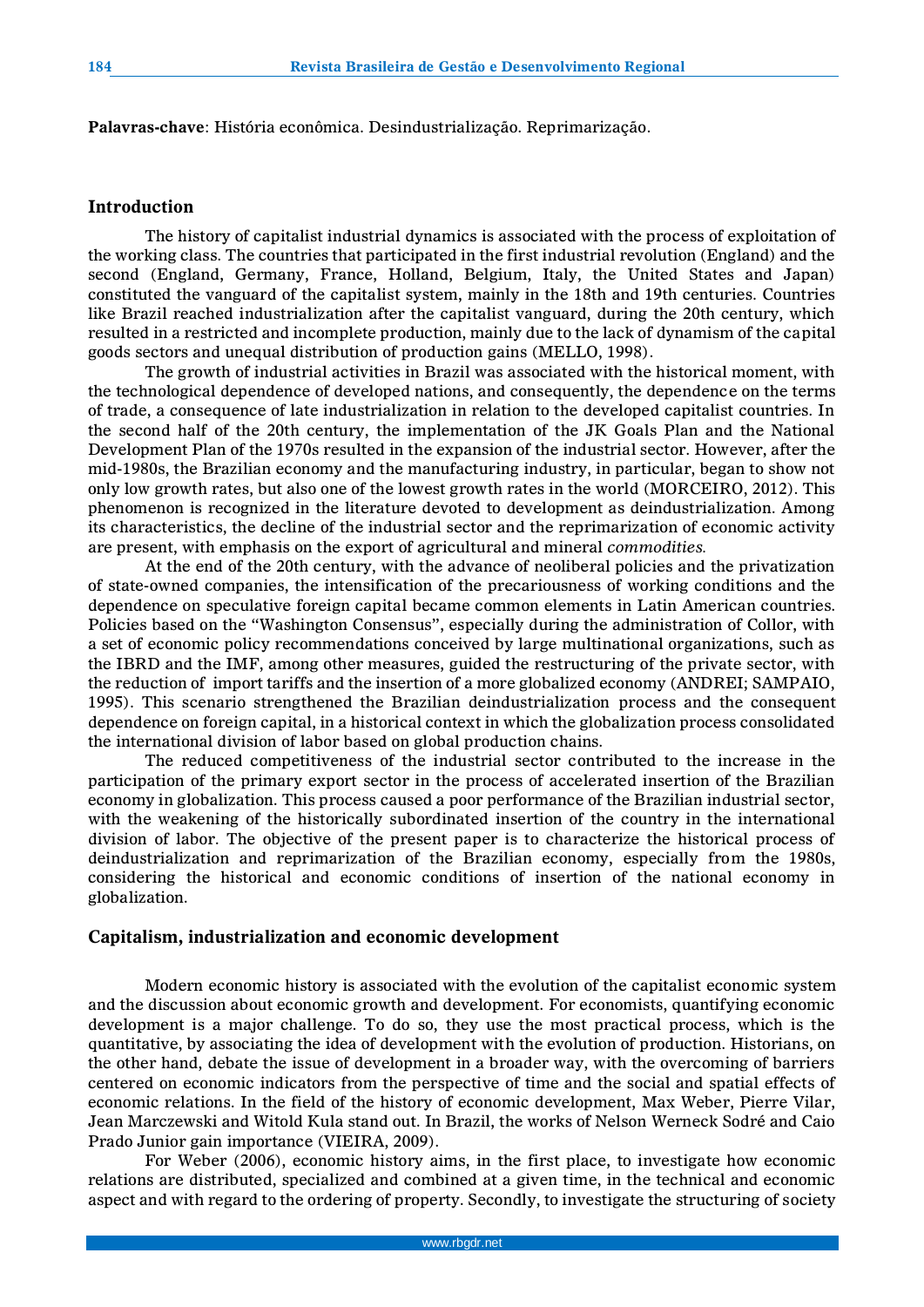in classes and, finally to demonstrate the relationship between economic rationality and irrationality. The big question raised by Weber, as well as by the German historicist school of economics, was to show that economics is not an exact science, but the fruit of social human relations.

In economic history, there is disagreement among historians about the concept of development and how to quantify it. For example, Marczewski (1973) defines quantitative history as one of the research methods in history, using econometric models. For Villar (1973), the false security of numbers is a misleading scientific vision, the introduction into the field of history of a new "Trojan horse", quantitativism. In this work, an approximation between the historical and economic methodological lines was carried out, considering the complexity of development regarding its insertion in different fields of knowledge.

The discussion on the evaluation of economic development is fundamental, as it makes it possible to understand the impact of the organization of the socio-productive system on the reproduction of contemporary society. The reaction to the consequences of the 1929 economic crisis and the USA policy after World War II for the recovery of Western European countries, in order to combat the expansion of communism, raised the discussion on economic development to the center of international politics (HOBSBAWM, 1995). One of the axes of analysis of the history of the 20th century is the universal presence of development as an articulator of political and economic actions in the 20th century, especially regarding the expectation of overcoming the differences between developing countries in relation to those that occupied the centrality of the world economy. In Brazil, industrialization was the central process of the debate about development and how to achieve it. Brazil, in the 20th century, stood out among the States that sought economic development through industrialization, without, however, matching the development parameters established by England, Germany, France, Holland, Belgium, Italy, the United States and Japan. In this way, the industry is restricted and incomplete, due to the lack of dynamism of the capital goods sectors, dependent on the technology and production of the countries at the forefront of the capitalist system (MELLO, 1998),

The political scenario of the Cold War collaborated to promote the debate on development as a consequence of successful economic and social policies. It was a scenario in which the geopolitical dispute was established in all fields of human activities, including as a resource for ideological dispute. In addition to the political scenario of the Cold War, there was a concern to avoid imbalances in the capitalist economic system, under the impulse of the reaction to the 1929 crisis. It was understood, at that time, that it was up to the State to monitor the performance of economic activities and combat the typical crisis tendencies of capitalism. This approach chose planning through the evaluation of macroeconomic indicators as the most pertinent strategy for the constant maintenance of economic expansion and the enhancement of social well-being.

Although each country has peculiarities regarding the participation of the State in the scope of economic activities, which prevents the conception of a single model of intervention in that period, it is appropriate to recognize that, between 1930 and 1980, on an international scale, the adoption of economic policies inspired by the ideas of John Maynard Keynes in the capitalist sphere, while in the communist orbit the state completely dominated economic activities (JUDT, 2008).

The belief in the association between industrialization and development has as a counterpoint the limits of capitalism practiced in countries like Brazil, in the second half of the last century. The internationalization of production and the more intense technological innovation, after the Second World War, put into effect an industrialization process that did not solve the problem of development, among other factors, due to the strong spatial, individual and functional concentration of income resulting from the industrial dynamics of that historical period. In developing countries, industrialization has promoted the growth of economic activity, accompanied by a strong spatial concentration of income. The Brazilian economic development, especially the period between 1956 and 1979, was the result of this process of uneven economic growth. Developmental economic models attributed to industrial activity the function of multiplying and distributing national income, which did not occur due to the spatial concentration of industrialization and the income produced by it, consolidating one of the outstanding characteristics of Brazilian capitalism, the imbalance between regions. (CANO, 1990).

This condition worsened during the Military Dictatorship (1964-1985), when the consequences of industrialization and the necessary measures to achieve a scenario of greater balance between the regions demanded public debate on State actions, which effectively did not occur, due to the policy of censoring political debate. According to Keynesian policies, the State has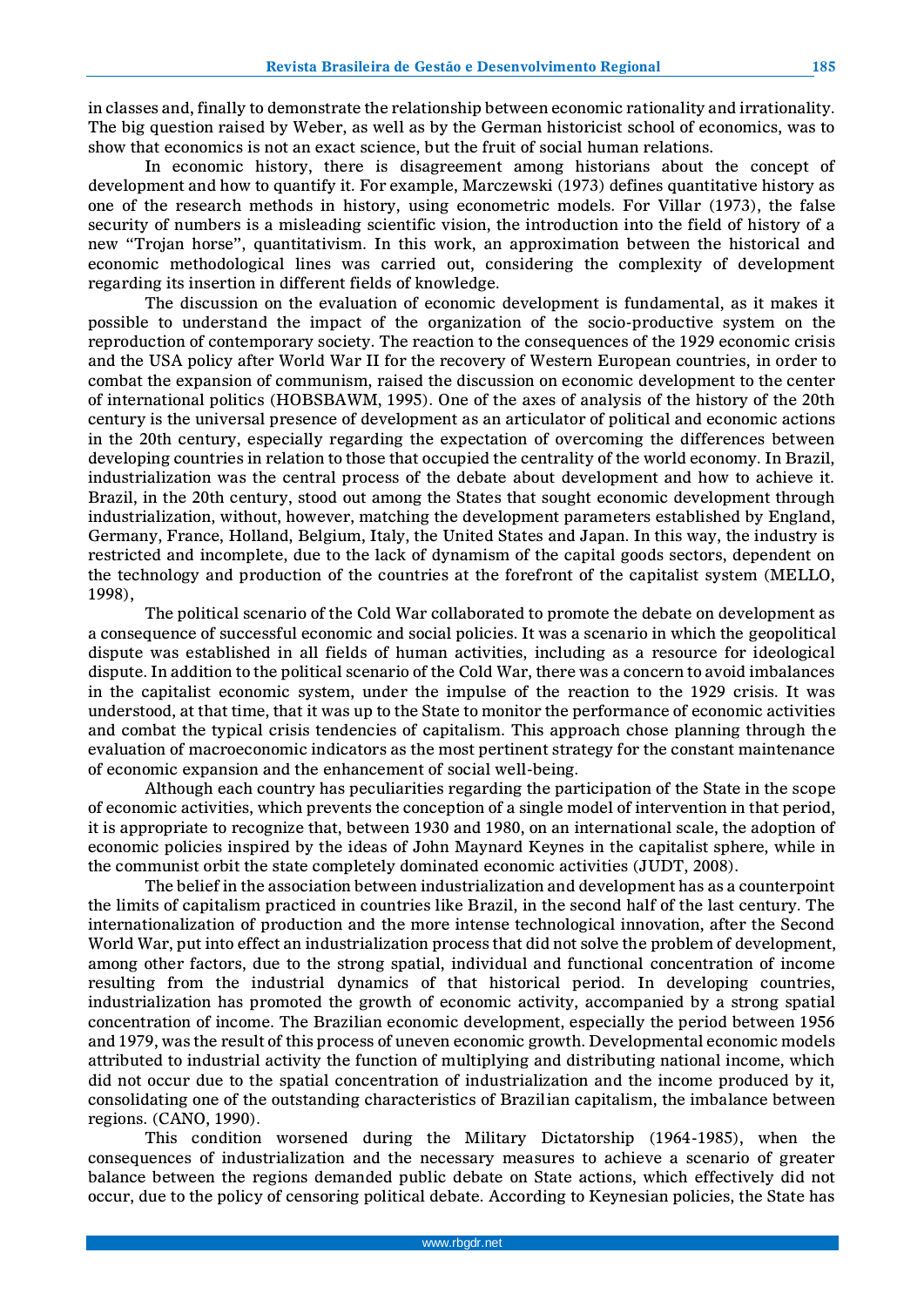the role of regulatory agent of regional imbalances, since private capital, in the capitalist logic, seeks to maximize profit in the most developed areas, without concern for the neglected regions during economic growth. This premise did not guide the action of the national State, dedicated to assuring international capital the most favorable conditions for its reproduction.

In capitalism, industrial dynamics are associated with development, even with the process of exploitation of the salaried working class. The conditions of capital reproduction represent the vector that defines the distribution or concentration of the wealth produced. The capitalist can intensify production without the need to expand the number of jobs, which implies the exercise of relative surplus value. The maturation of capitalism is directly associated with factory production which, with new techniques, allowed the reduction of prices, the expansion of consumption and intensified exchange relations between social classes, that of capitalists (means of production) and that of workers (workforce). The internationalization of capital in recent decades has refined the conditions for extracting added value through the deepening of communication technology and the modernization of production transport and distribution systems (HARVEY, 2006).

According to Rostow's (1974) take-off theory, sustainable economic development is only achieved with rapid and lasting economic growth, resulting from a high savings rate to increase investments. In the long run, a more equal distribution of opportunities would justify the sacrifices imposed on workers, as well as part of the population. From this perspective, at first, promoting income distribution policy is a luxury that can only be afforded to rich industrialized countries. This political practice is the central thesis defended in the Brazilian industrialization process, after the Second World War that it is necessary to grow first and then distribute the income, because it would not be possible to distribute an income that does not exist (SIMONSEN, 1975). Giving priority to income distribution policies would compromise the pace of economic growth and, consequently, the future improvement in the quality of life.

#### **Brazilian industrialization and deindustrialization in late capitalism**

The foreign policy adopted for most of Brazilian history in terms of the economy was based on the theory of comparative advantages, the predominant one in the 19th century. However, it is observed that, historically, industrialized nations used state protection at least in an initial phase of industrialization, fundamental to create a support base for their industries. Throughout the Brazilian economic formation, foreign policy, especially industrial policy, was born with the adoption of an inappropriate foreign policy for the stage of development of the sector, without being linked to a national strategy articulated to the interests of the State.

An example of the fragile articulation between industrial policy and the action of the State in the face of national interests of autonomous development is presented in Table 1. In the period of greatest apogee of Brazilian industry, which includes the years of the "Brazilian miracle", during the Military Dictatorship (1964-1985), the industrialization model of late capitalism was carried out with conservative hegemony, given the weakness of trade union and political organization. During 1964 to 1985, the Brazilian State was concerned with promoting economic growth, relegating social development and income distribution policies to a secondary level, resulting in a strong concentration of income from 1960 to 1980s.

The growth benefited only the richest part of the Brazilian population. The poorest 20% had, in the period, a reduction in their share of national income from 3.9% to 2.8%. This reduction also occurred for the poorest 50%, from 17.4% to 12.6%, in the period from 1960 to 1980. The income of the richest grew in all the strata shown in Table 1, increasing the participation of the 10% richest from 39.6% to 50.9%. The same income concentration can be observed when the income appropriation of 1% of the richest is verified.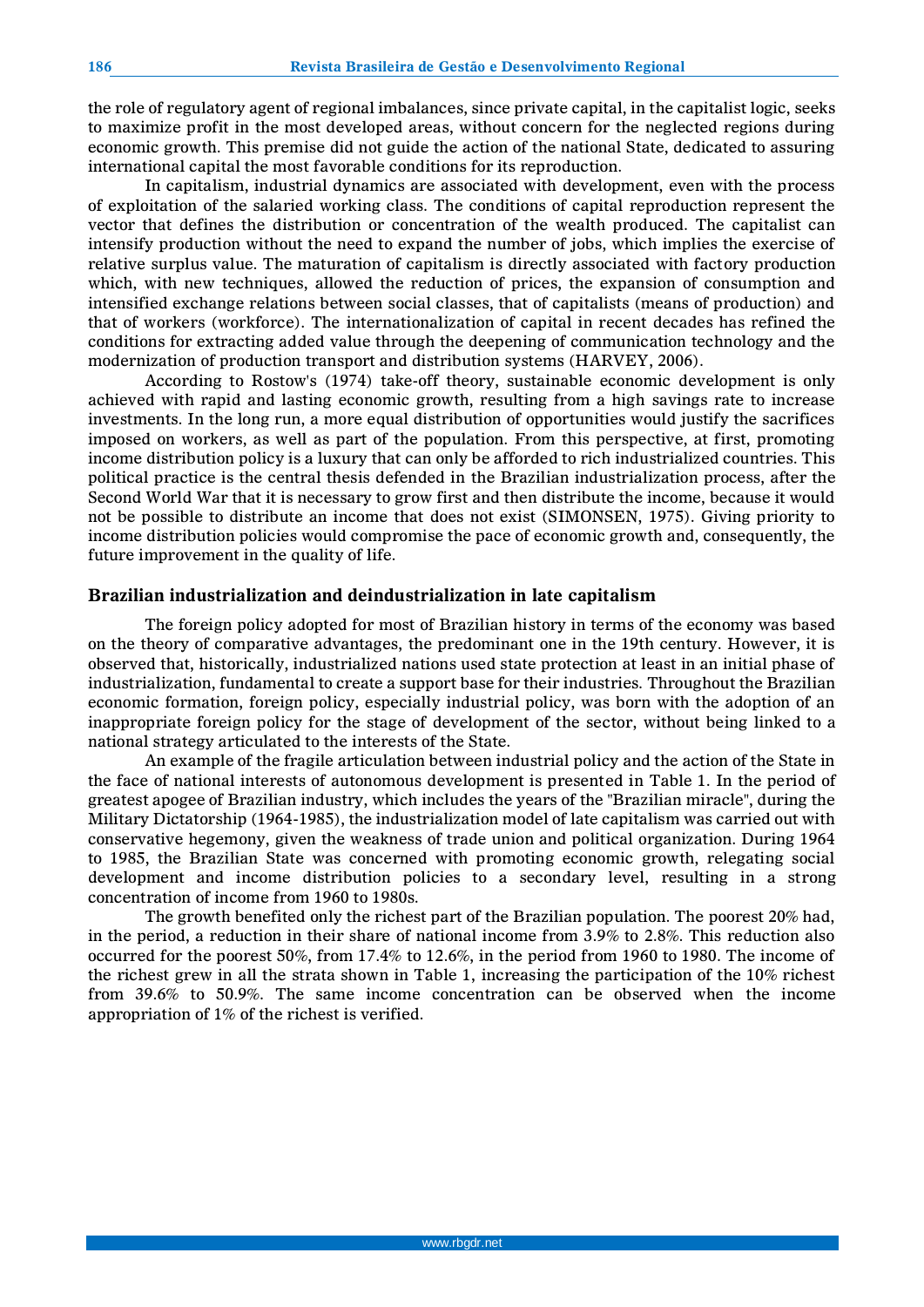| <b>Years</b> | 1960 | 1970 | 1980 |
|--------------|------|------|------|
| 20% poorest  | 3.9  | 3.4  | 2.8  |
| 50% poorest  | 17.4 | 14.9 | 12.6 |
| 10% richest  | 39.6 | 46.7 | 50.9 |
| 1% richest   | 11.9 | 14.7 | 16.9 |
| Salary mass  | 60.0 | 40.8 | 37.9 |
| Capital      | 40.0 | 59.2 | 62.1 |

| Table 1: Brazil: distribution of national income between EAP strata and production factors, in %. |  |
|---------------------------------------------------------------------------------------------------|--|
|---------------------------------------------------------------------------------------------------|--|

Source: IBGE, prepared by Argemiro Brum (1996).

Brazilian industrialization took place under the logic of technological and capital dependence, subordinating the country to the international division of labor prevailing in the 20th century. Industrialization allowed for greater availability of goods and services, including a reduction in prices, accompanied by an increase in production. However, the spatial concentration of income and the functional concentration are not enough to determine that growth is necessarily accompanied by economic development, and the consequences of Brazilian industrialization, especially the marked imbalance between regions, evidence the distortions produced in this process (PEREIRA, 2010).

The requirements imposed by foreign capital in the partnership with the State and Brazilian companies define the constitution of the Brazilian capitalism model after 1950. The industrialization process corresponds to this growth model that was responsible for the "economic miracle" of the 1960s and 1970s, resulting from the concentration of financial, technical and human resources in certain sectors of the industry (NUNES, 2005). This type of economic growth, instead of promoting the generalized diffusion of technical progress and the increasing homogenization of the entire economy, generated a significant internal gap, with a significant concentration of productivity on a sectoral and spatial scale.

Rostow's perspective (1974) contextualizes the performance of the Brazilian State, responsible for applying public policies that promote industrialization, especially for those who controlled it after the Military Coup of 1964. The historical conjuncture related to the deposition of João Goulart was marked by strong political polarization, outlined by the confrontation between the reformist proposals of Brazilian social structures, in particular the implementation of agrarian reform, the increase in workers' income and the expansion of access to education, health and housing, associated with the government of João Goulart and the political forces and social factors linked to it, which encountered strong opposition from class fractions related to the latifundium and to the prospect of conservative modernization and industrialization without deconcentration of property and income. The government established with the military coup adopted the premise of accelerated economic growth, without measures related to income distribution, expansion of social rights and decentralization of property.

The conservative modernization of Brazil was supported by an economic theory convenient for the maintenance of the structures that reproduce national inequalities, correlated with the political position contrary to the measures necessary to transform this reality. Hence, the official discourses in force during the Military Dictatorship, of accelerated economic growth, without the commitment to the implementation of the necessary structures for the distribution of results. The conjuncture of the Military Dictatorship shows that the problem of income distribution is more a problem of political power than of economics. The production system defines what to produce, for whom to produce and how to produce. In capitalism, these decisions are driven by income demand and political decisions; the distribution of resources depends directly on the power structure. In Brazil, the policy of prioritizing economic growth, with emphasis on industrialization, was successful during the government of Juscelino Kubitschek (1956 to 1961) and in the years of the "economic miracle", already under the Military Dictatorship. The fundamental questioning refers to the economic and social contradictions during the period of high economic growth, especially in the years of the "economic miracle", which was accompanied by a strong concentration of income and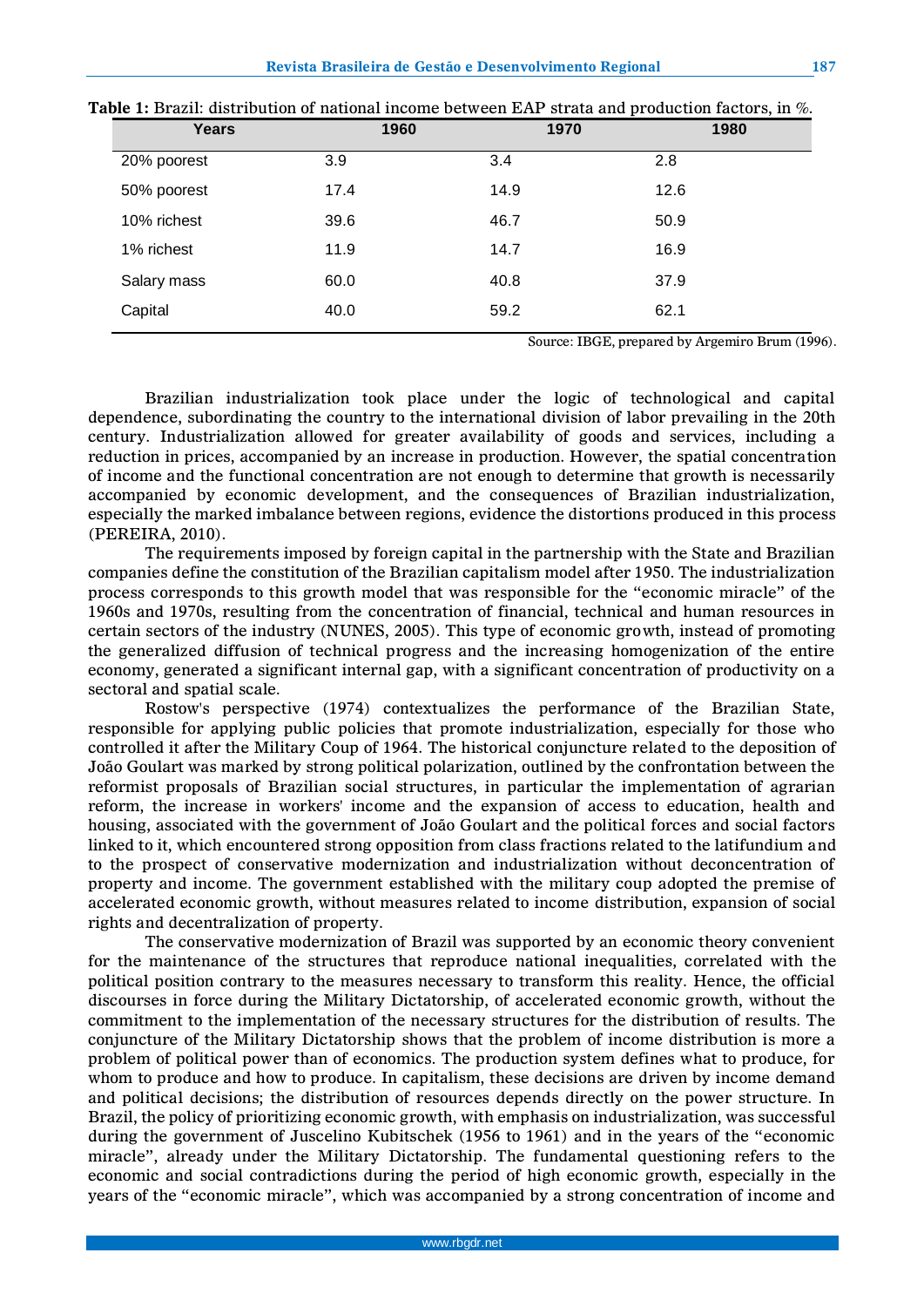limited the improvement of the quality of life for the majority of Brazilians. The pace of economic development (increased quality of life) was much lower than that of economic growth (positive change in GDP) (HOFFMANN, 2001).

Graph 1 shows the economic growth during the years of the "Brazilian Miracle", 1968 to 1973, ranging from 9.5% to 14%. The "miracle" of economic growth was the result of the intense industrialization process in the period, but with income concentration as already shown in Table 1.



**Graph 1:** GDP growth – Years of "Economic Miracle" in %.

The growth of economic activities with industrialization without the accompaniment in the improvement of the value of the salary can be attributed to the mismatch between the supply and the demand for workers in the urban area (RATTER, 1972). This period of strong economic growth was accompanied by other factors: intensification of the migratory flow from the northeast to the southeast, greater insertion of women in the labor market and intensification of the urbanization process. There was an increase in the number of jobs, especially in the industrial sector of São Paulo, but at the same time the pace of the supply of workers grew more rapidly, with immigrants, women and rural workers available for these positions. Graph 2 shows the variation in the real value of the minimum wage during the period of the "Brazilian Miracle" years. Discounting inflation, the minimum wage ranged from an index of  $70.39$  to  $59.37$  (index numbers having  $1940=100$ ), representing a 15.66% drop in purchasing power. The economy grew, but the gains from economic growth from industrialization were not distributed.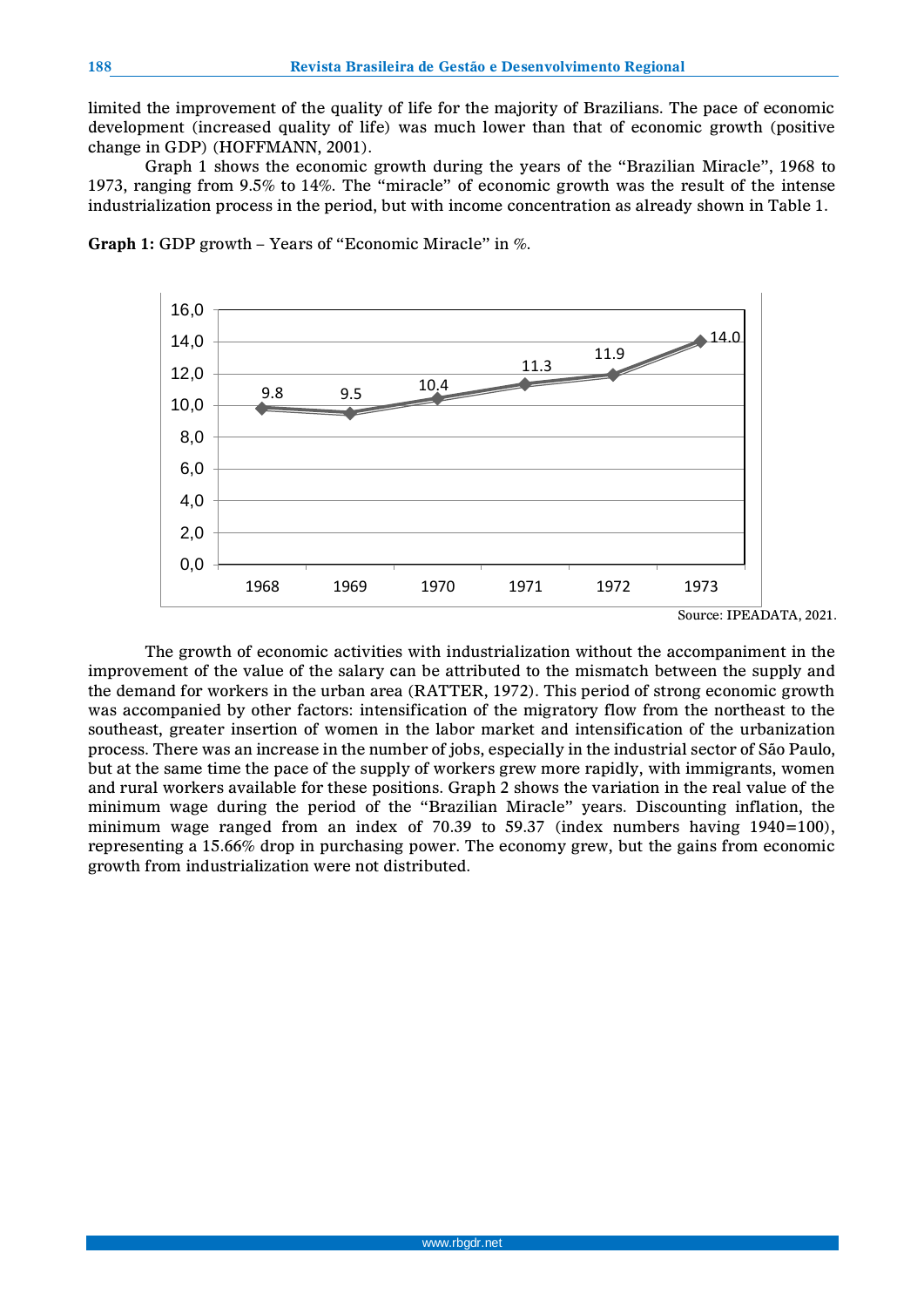

**Graph 2:** Variation in the real value of the minimum wage. Base 1940 = 100

Source: prepared by the authors, based on information from Dieese (2021).

The insertion of Brazil in the international division of labor took place in a passive condition. Internally, the scope of economic development was conceived, according to the conditions stipulated in the classical models of development, especially during the Military Dictatorship, when censorship and political repression restricted the debate on national development. In that period, development was conceived through the expansion of domestic production, as a result of import substitutions, which would have positive effects on the production chain, since the greater the domestic production, the greater the income generated internally and, consequently, the consumption. This chaining effect of consumption, production and income would potentiate the growth of activities and the formation of industrial growth poles in Brazil (HIRSCHMAN, 1961).

The subordinate insertion of Brazil to the international division of labor took place in a context relevant to the expansion of inequalities between Brazilian regions. This condition, established during the Brazilian Military Dictatorship, was deepened in the 1990s, with the implementation of a neoliberal economic policy, responsible for alienating state assets and carrying out a broad and rapid economic opening, meeting the pressures arising from international capital. The gap left by the failure of the economy in the 1980s made room for new alternatives in economic policy. With the presidential elections of 1989, in an environment of popular dissatisfaction with the government at the time, the debate for change in the country expanded. In the second round of presidential elections, there were two proposals. The first was the liberal one, which foresaw the end of the business state, the insertion of the country into the international economy through trade liberalization and financial deregulation and the modernization of the productive park, with the increase in foreign competition. This new proposal indicated that the problem of the country was the inefficiency of the public sector, the mismanagement of state-owned companies and the accommodation of entrepreneurs in the face of the absence of external competition.

The second alternative was the national production model, which provided for economic development independent of external interests, through the maintenance of import substitution and the growth of public investments, through the creation of state-owned companies. Even with the growth of social forces, organized in the 1980s, the victory in the elections went to Fernando Collor, a candidate identified with the liberal proposal (ANDREI, SAMPAIO, 1995). During the administration of Collor, an economic management based on the so-called "Washington Consensus" was implemented, in line with a set of economic policy recommendations conceived by large multinational organizations, such as the IBRD and the IMF. The plan to fight inflation was based on an attempt to achieve a fiscal and monetary adjustment, with the lengthening of the public debt (blocking of financial assets), reduction of public spending (privatization and administrative reform) and restructuring of the private sector, with the reduction of import tariffs.

Table 2 shows the evolution of the Brazilian system of nominal import tariffs and the drastic change from 1989 onwards, with the opening of trade promoted by the government of Collor, and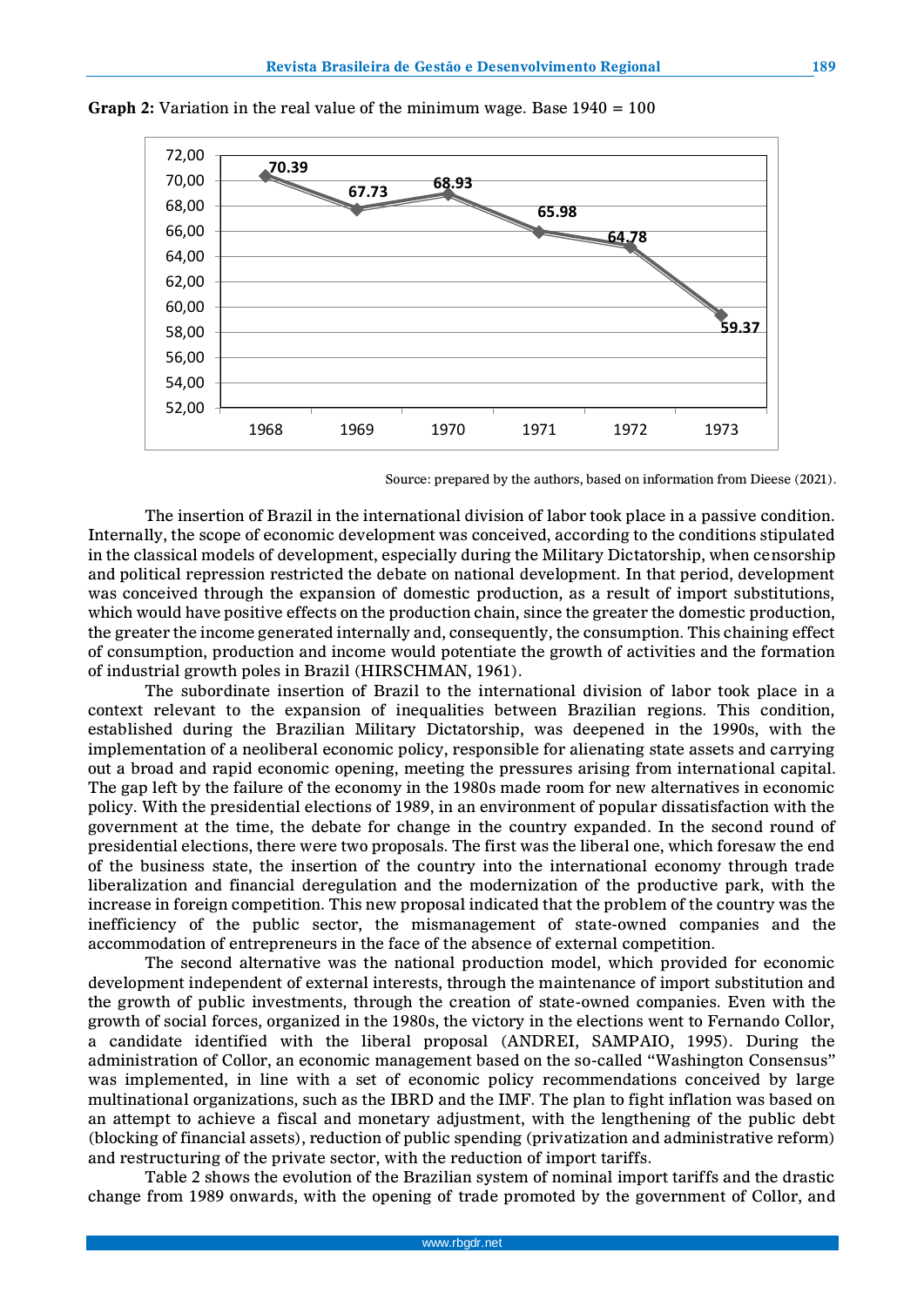with the average reduction in import tariffs of 105% in the period from 1985/88 to 34% in the period 1989/93. It is also observed that, in the period 1993/1997, years that include the Real Plan, the reduction in import tariffs continued to fall, albeit at a lower intensity than in the previous period.

|  |  |  |  | Table 2: Percentage evolution of import tariffs in the main sectors of industry in 1985 to 1997 |
|--|--|--|--|-------------------------------------------------------------------------------------------------|
|--|--|--|--|-------------------------------------------------------------------------------------------------|

| <b>Selected sectors</b>                 | 1985/88 | 1989/93 | 1993/97 |
|-----------------------------------------|---------|---------|---------|
| Transformation of non-metallic minerals | 87.70   | 18.97   | 7.18    |
| Metallurgy                              | 65.15   | 21.33   | 12.41   |
| <b>Mechanics</b>                        | 58.88   | 31.59   | 16.76   |
| Electrical and communications equipment | 91.73   | 34.69   | 18.31   |
| Transport equipment                     | 105.53  | 40.65   | 24.69   |
| Chemistry                               | 32.48   | 16.70   | 6.63    |
| Textile                                 | 142.03  | 39.54   | 15.18   |
| Clothing, footwear and textile articles | 166.55  | 45.31   | 19.55   |
| Food                                    | 77.50   | 23.31   | 12.53   |
| <b>Drinks</b>                           | 159.50  | 54.66   | 13.93   |
| Average*                                | 104.97  | 34.00   | 13.37   |

Source: Rossi & Ferreira, 1999. \*Manufacturing industry average.

Collor's attempt to apply a liberal model encountered opposition from both national economic groups and politicians, and especially social organizations. This occurred because, even in the lost decade of the 1980s, the Brazilian economy maintained a vast industrial park that was threatened by the new economic policy. The inability to quickly impose the agenda of the "Washington Consensus" due to the resistance of opposing forces prevented the acceleration of the destruction of the economic structure, but it did not prevent the setback of Brazilian industrial production and the worsening of social conditions, mainly with the retraction of employment (ANDREI, SAMPAIO, 1995).

The ascendancy of transnational companies in the contemporary economic scenario allows them to carry out operations capable of displacing capital and productive resources on an unprecedented scale. These transfers do not require political coordination with national states that, weakened by the adoption of neoliberal practices, lose control of capital flows and economic resources, especially developing countries, which are institutionally more fragile and, therefore, vulnerable to political pressure to reduced control over the flows of capital and other economic resources.

However, the concrete effects of the industrialization of peripheral countries moved away from development in terms of the reduction of social disparities, characteristic of Latin American countries. The problem of Brazilian income inequality was accentuated after the Second World War, a period of high industrial economic growth that cannot be studied in isolation, as a technical issue. The meaning of income distribution in Brazil is a problem of political economy, which can only be understood from the analysis of the formation of social classes, the structure and formation of political power and the forms of insertion of the Brazilian economy in the international division of labor (SOUZA, 2012).

## **The process of industrialization and deindustrialization: international experiences**

Deindustrialization, from the point of view of foreign trade, is interpreted as the deterioration of the position of the manufacturing industry of the country. This issue is addressed by Brazilian authors but, as there is no rigorous qualification of the issue, the discussion is limited to the impacts of foreign trade on domestic production, which is manifested by the exchange rate appreciation or by the reprimarization of the export agenda (MOCEIRO, 2012), along with foreign trade indicators and the share of the manufacturing industry in the GDP of the country. In this section, data will be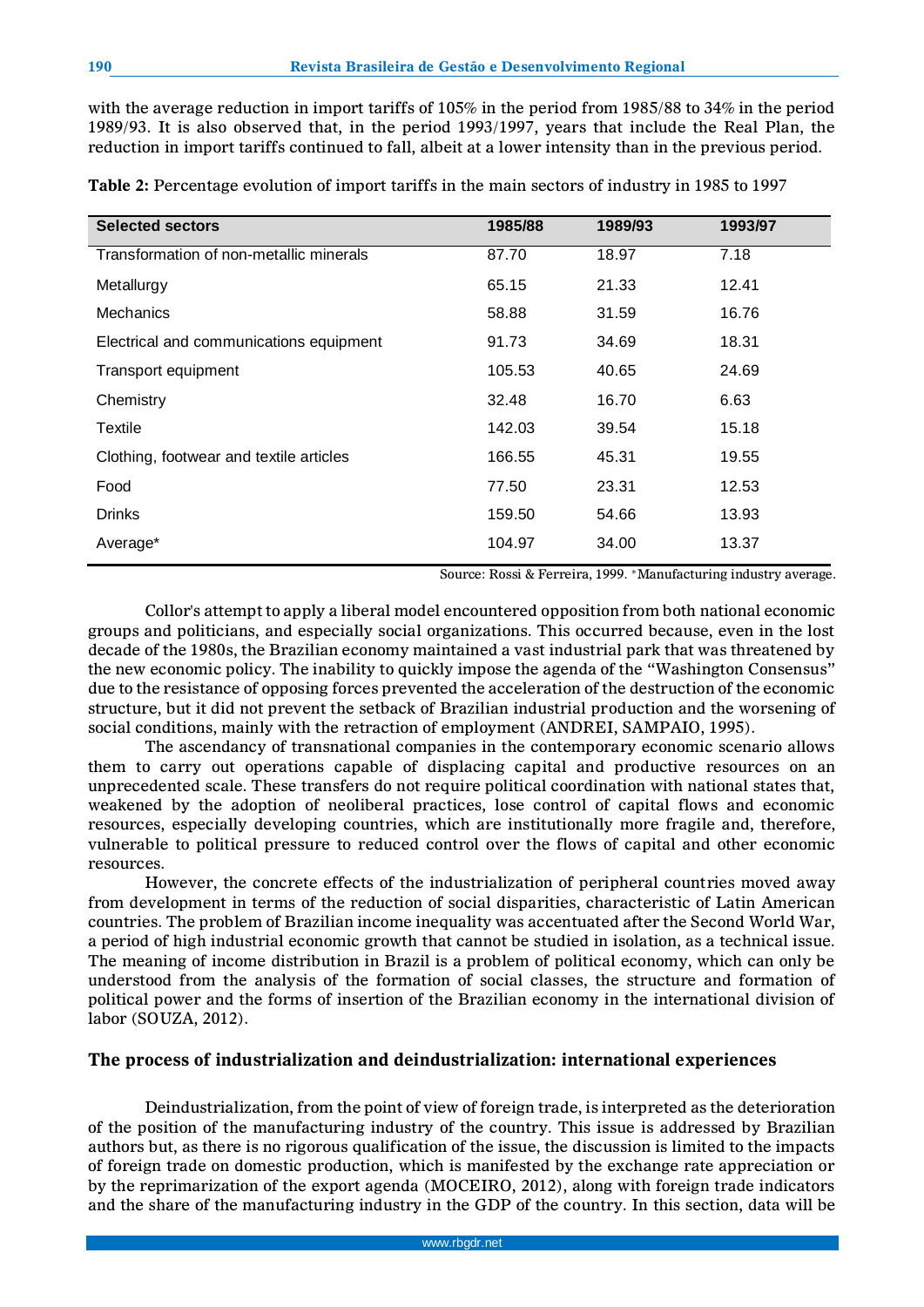presented on the reduction of the participation of the industry in the GDP in the main world economies and in Brazil, and the relations of Brazil with the international market.

There are different consequences if deindustrialization is concentrated in science and technology-intensive sectors, as occurred in more developed countries, or in service sectors that are intensive in low-skilled labor, which is characteristic of developing countries. In this sense, the manufacturing sectoral composition of a deindustrialized economy matters qualitatively for future development (MOCEIRO, 2012). After the Second World War, while the central economies, such as the USA, Germany, England, France and Japan, expanded their industrial production in line with the technological development of the service areas, some semi-peripheral countries, traditionally exporters of primary products, such as Brazil, Argentina, South Africa and Mexico had the possibility to expand their industrial production, in the models of the assembly industry (POCHMANN, 2005).

The United States of America is a country of mature industrialization and a leader in the generation of technologies. The reduction in employment and industrial GDP are associated with the advancement of other economic activities, especially innovation, robotics and the expansion of specialized services. This is due to the higher productivity growth in manufacturing than in other sectors of the economy, especially in the service sector, which, for the most part, has a lower degree of commercialization abroad than manufactured products. On the one hand, manufacturing is better able to manage price increases due to cost-reducing productivity growth and, on the other, competitive pressure in international trade imposes a ceiling on price pass-through; services are less influenced by these two transmission channels.

Graph 3 shows the evolution of the sectoral share in the economy of USA from 1947 to 2009. In the 1950s, right after the Second World War, there is a peak in the share of industrial GDP, but this share is reduced over the following decades. In 1947, the manufacturing industry's share of GDP was 29.2%, reduced in 2009 to 12.7%. The extractive industry remained with practically the same participation in the GDP in the period, with a slight increase from 8.5% in 1947 to 8.8% in 2009. Agriculture reduced its participation from 9.3% to 1.1% in the American GDP. The biggest highlight was the service sector (including trade activities), which grew from 53.0% in 1947 to 77.4% in 2009.



#### **Graph 3:** Sectoral share in the GDP of USA (1947 – 2009)

Source: FIESP, 2013.

This growth in employment in the tertiary sector in the USA is linked to industrial production itself. Half of the jobs come from the post-industrial economy, which continues to involve service and production services related to technological advances (POCHMANN, 2005). Graph 4 shows the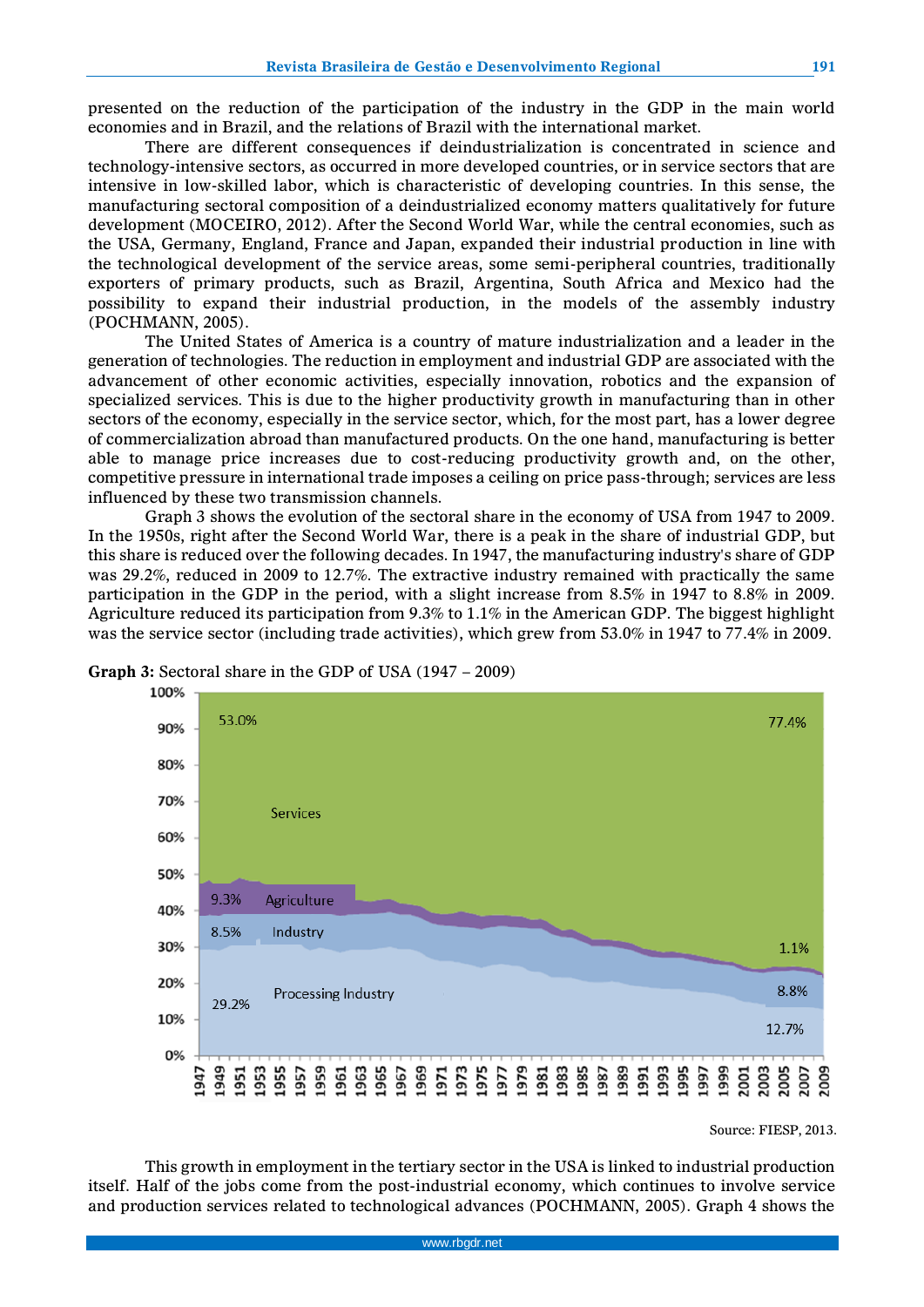share of sectorial GDP in Germany in the period from 1991 to 2009. It should be noted that it was not possible to present data prior to 1991 due to the fact that the country, until that date, was divided into two: East and West Germany. In the presentation of data from Germany, even in a shorter period compared to the American data, the 23.9% share of the manufacturing industry can be highlighted, a high level for an economy with consolidated industrialization, compared to the USA. In 2009, agriculture represented only 0.9% of GDP and the service sector, 68.8%. Technological innovation was able to expand the participation of the economy in the tertiary sector, especially with the advancement of technological innovation.



**Graph 4:** Sectoral share of the GDP of Germany (1991 – 2009)

Graph 5 presents the situation of China, a country with late industrialization, as well as the Brazilian case. China maintained the participation of manufacturing activities in the composition of GDP and the expansion of the extractive industry. Of the total production, 46.3% were in the industrial sector in 2009. The expansion of service activities is a result of the fall in the participation of the agricultural sector. The maintenance of industrial production is directly associated with the expansion of Chinese exports in this segment.

In 1980, China was responsible for 0.83% of industrial production in the world. In 2015, this share reached 18.20% (CNI, 2018). In 2017, China was responsible for  $\frac{1}{4}$  of the industrial production in the world.

Source: FIESP, 2013.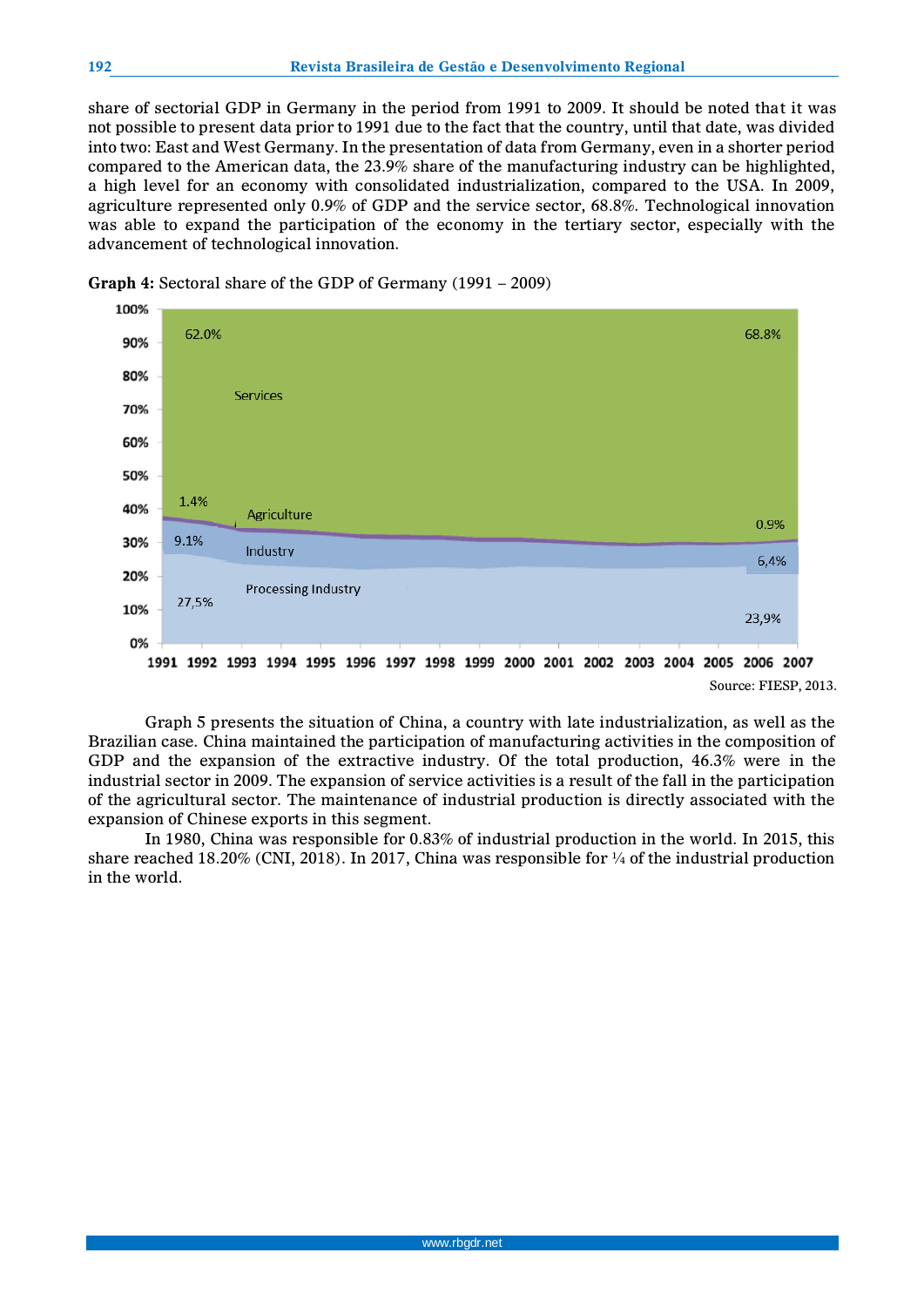

**Graph 5:** Sectoral share of the GDP of China (1965 – 2009)

In relation to India, as shown in Graph 6, the share of industrial activities shows growth until 2009. Indian industrialization, late in relation to developed countries, has expanded in the growth of service activities, replacing the production of the primary sector. The growth of industrial production is the result of increased investments and activities in research and development, in which the Indian State plays a decisive role, especially through its research agencies and incentives – mostly fiscal – to attract of international investors. The expansion of foreign investment in research and development followed the boost in exports in the early 1990s and culminated in the attraction of interested investors, above all, with the scientific potential of the available labor force in the country. In addition, India stands out for the tradition of its institutional infrastructure, for the cost advantages it offers and for its geographical proximity to Asian markets such as China and Japan (PIANNA, 2007). The industrial policy instituted by the Indian government created government agencies and programs to encourage foreign investment, setting a new standard for financing these activities, that is, the one with greater participation of multinationals.

Source: FIESP, 2013.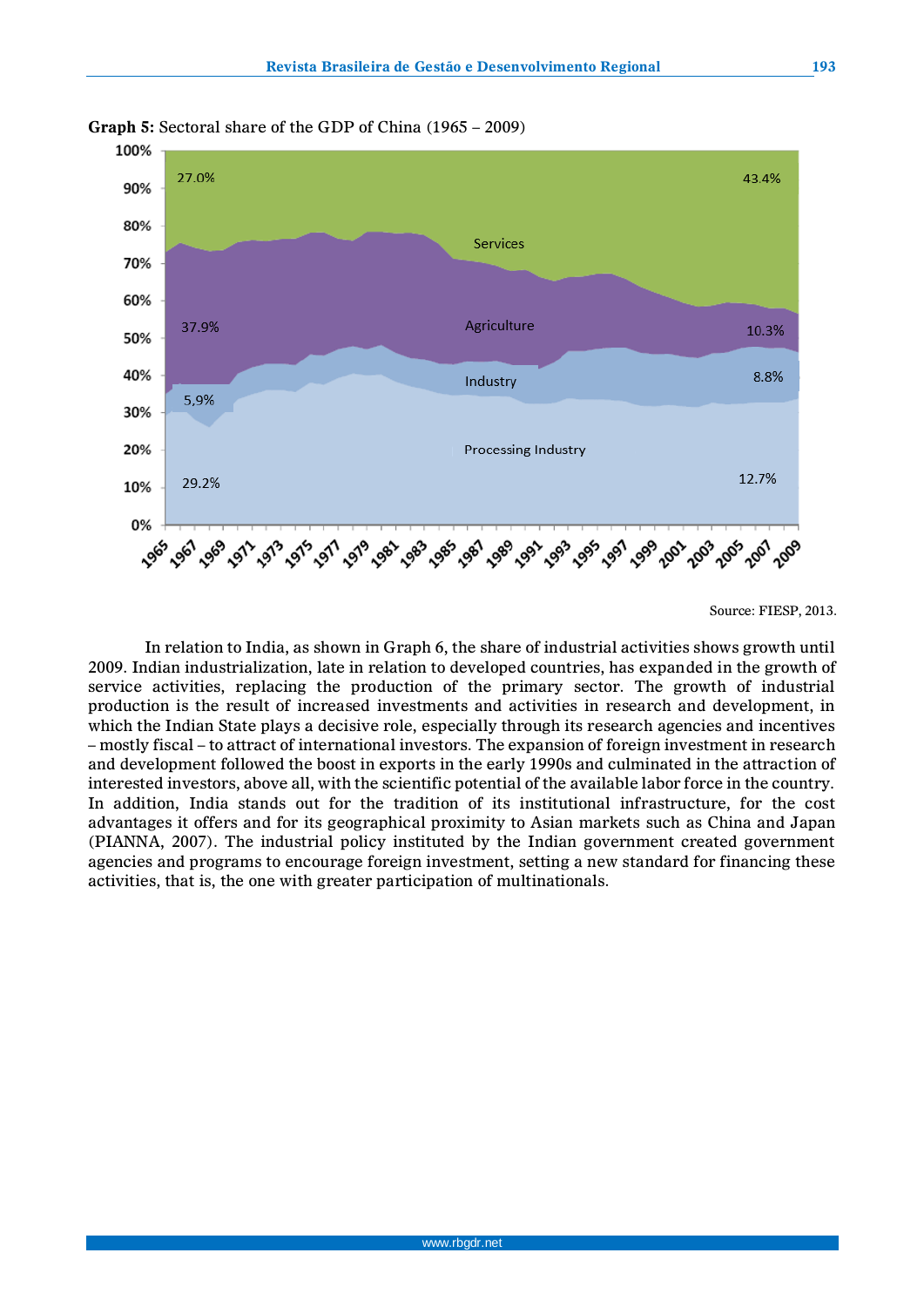

**Graph 6:** Sectoral share of the GDP of India (1965 – 2009)

# **Brazilian deindustrialization**

The presentation of the industrial context of countries such as the USA, Germany, China and India makes it possible to situate and compare the Brazilian deindustrialization process with other national trajectories. It should be noted that Brazil is a country of late industrialization, however, before the Asian countries (China and India). In the early 1960s, while Asians still accounted for 40% of wealth in the primary sector, in Brazil this percentage did not reach 20% (FIESP, 2013).

Graph 7 shows the sectoral participation of the Brazilian economy in the period from 1947 to 2009. The year 1985 marks the peak of the participation of the manufacturing industry in the country, with 27.2% of GDP. In 1947, this share was 11.3%, lower than in 2009, which was 15.5%. There is also a reduction in the participation of the agricultural sectors and an increase in the participation of the services sector, even at a slower pace than that observed in the other countries presented here.

In relation to the industrial performance of the more mature economies, such as the USA (the largest economic power in the world) and Germany (the largest economy in Europe), it was found that, after the Second World War, an increase in the participation of the service sector is underway, linked to new technologies, and the reduction in the participation of primary and secondary activities. When observing the performance of the new industrial powers, China and India, in the case of the first there is a stabilization at a level of  $\frac{1}{4}$  of the world industrial production and in the case of the second, growth is observed in the 21st century, with the reduction of the participation of agricultural activities and the expansion of secondary and tertiary activities.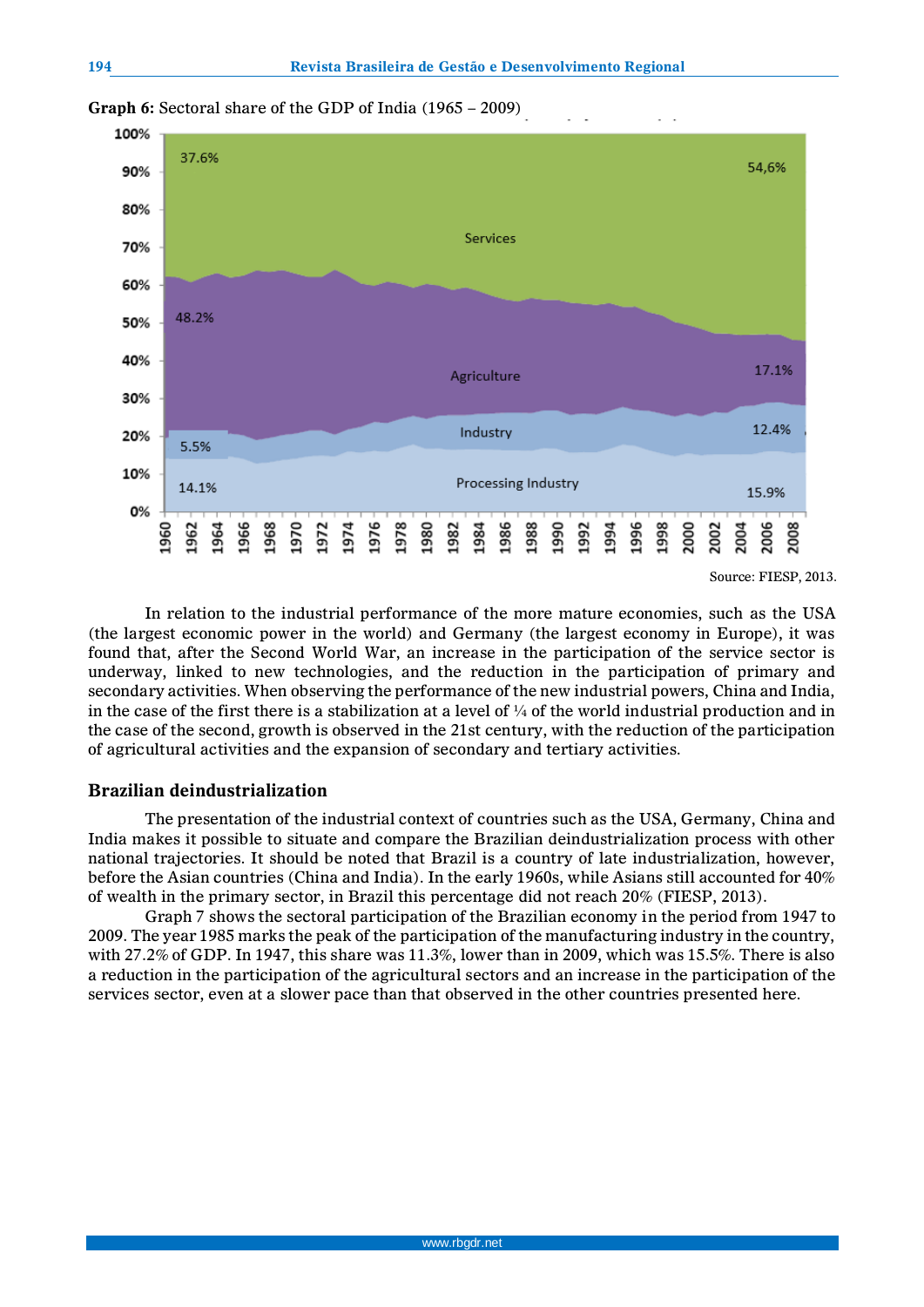

Graph 8 shows, in addition to the fall in the share of industrial activity in the composition of GDP, the reduction in industrial GDP from the 2010s onwards and the reduction in industrial GDP *per capita*. According to Morceiro (2012) deindustrialization is the reduction of the share of industrial GDP; therefore, the deindustrialization process in Brazil is characterized. In the Brazilian case, the reduction in the participation of industrial activities was not associated with the generation of jobs with more technology, but with the growth of informal employment with low pay (POCHMANN, 2005).



**Graph 8:** Participation of the manufacturing industry in the Brazilian GDP (1947-2017)

Source: Morceiro, 2018.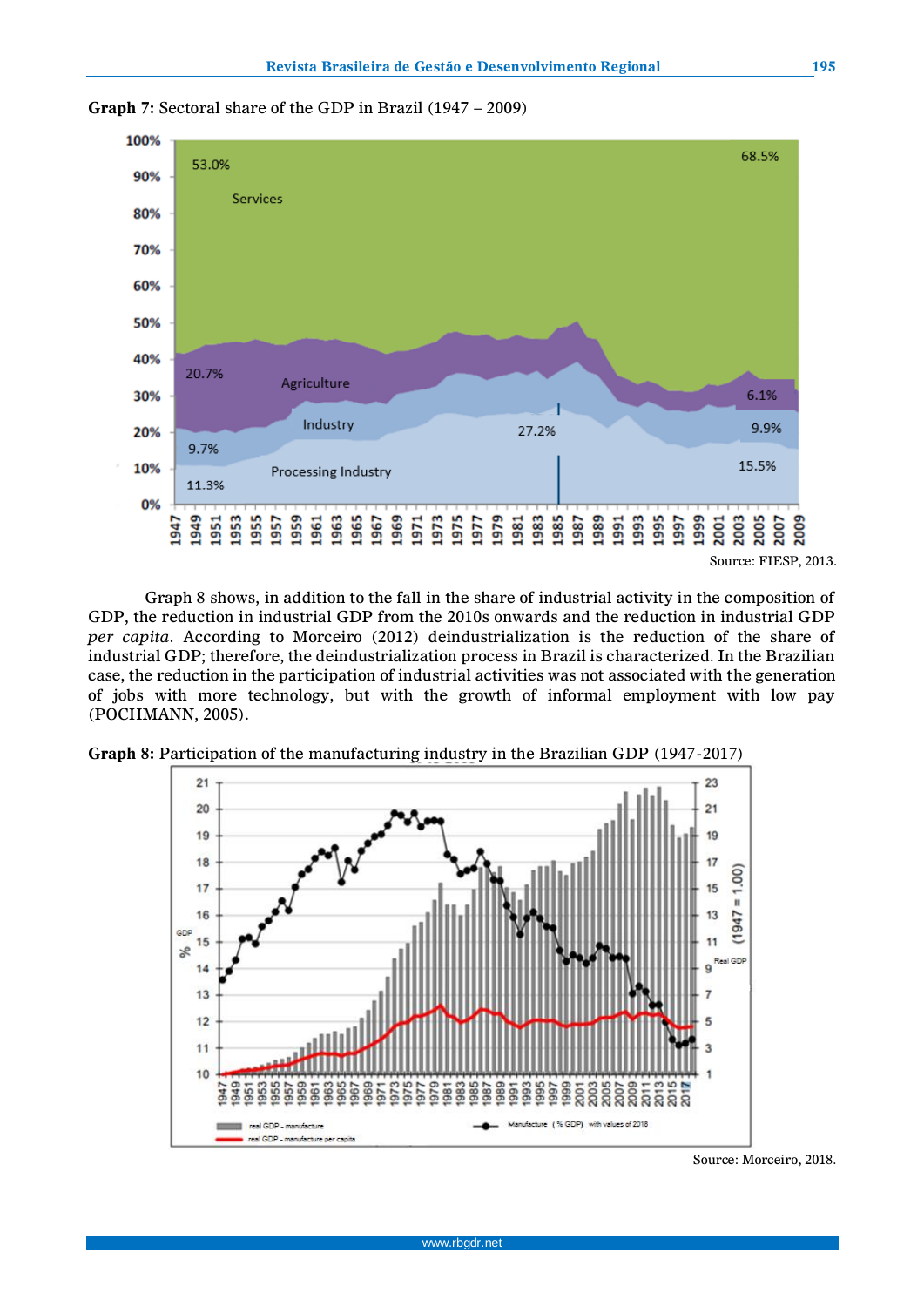Graph 9 presents the comparison of the participation of industry in the Brazilian GDP with the cases of the USA and Germany. In the German case, the participation of the industrial sector in the periods indicated in Graph 9 - 1920, 1970 and 1990 - is higher than that of Brazil and the USA, reaching 47.2% in 1970. In the American case, in 1920 and 1940 this participation is of 1/3 of the GDP, reducing to  $\frac{1}{4}$  in 1990. And, in the Brazilian case, the peak of the participation of the industry is in 1970, with 27.2% of the GDP. The numbers presented in Graph 9 allow us to conclude that the Brazilian industrialization process was not able to reach the maturity of the American and German economies, with an early process of de-industrialization taking place.

**Graph 9:** Comparison of the share of industrial GDP in Brazil with the USA and West Germany, selected periods



Source: Pochmann, 2005.

Graph 10 shows the reduction in the share of Brazilian industrial employment in relation to world employment.



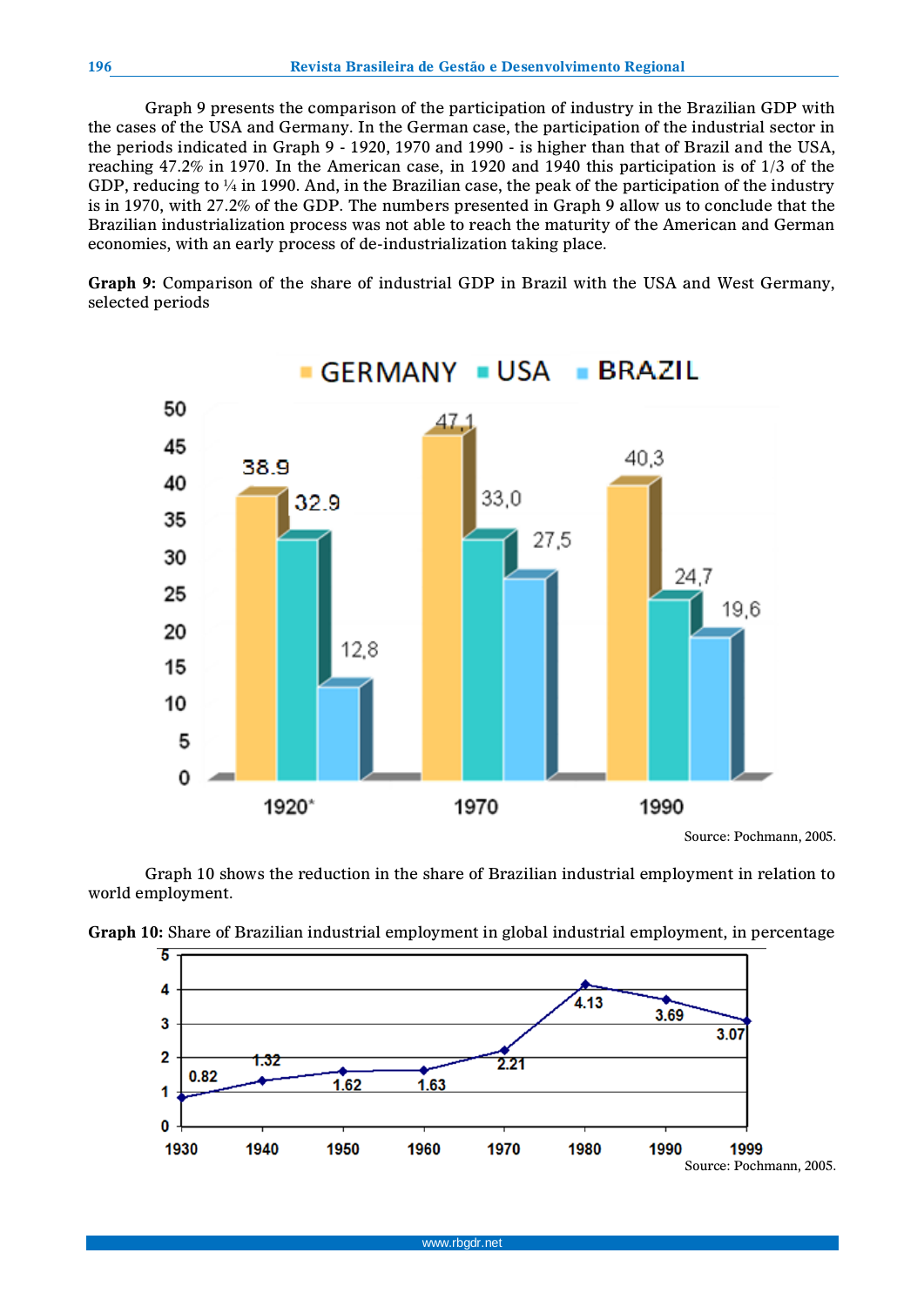In 1980, Brazil was responsible for 4.13% of the jobs in the industry in the world. This percentage was reduced to 3.07% in 1999. Still in Graph 10, the strong growth of the industry in the years of the "Brazilian miracle" can also be seen.

The result of encouraging consumption and maintaining the policy of economic openness was the intensification of imports of industrialized products, resulting in an increase in the Brazilian external *deficit* in the sector, as shown in Graph 11. While consumption in the period from 2003 to 2010 grew 95.5%, industrial production grew 30.6%, indicating that Brazil increasingly consumed imported industrialized products.

**Graph 11:** Production and Consumption Index of Industrialized Products from January 2003 to December 2010 (2003=100)



Source: adapted from FIESP, 2013.

The absence of an industrial policy that encourages the increase of national production is directly correlated with the subordinated integration of the country to the international division of labor, as it favored the weakening of the national state in recent decades. Subordinated integration made it impossible to resist the economic opening associated with meeting the interests of transnational corporations, to the detriment of the needs of the Brazilian population. Large foreign companies are increasingly present in the country, with government support and financing from the National Bank for Economic and Social Development (BNDES). These multinationals have research centers in their countries of origin and are not interested in investing in technological production in the country. With the absence of a national industrial policy, the tendency is for the crisis in the sector to worsen, increasing the country's denationalization and deindustrialization.

External economic relations in the 21st century are characterized by the reduction in the share of industrialized products (manufactured articles, classified by material) from 20.04% to 11.02% of Brazilian exports, and the increase in imports in this segment from 9.99 % to 11.99%.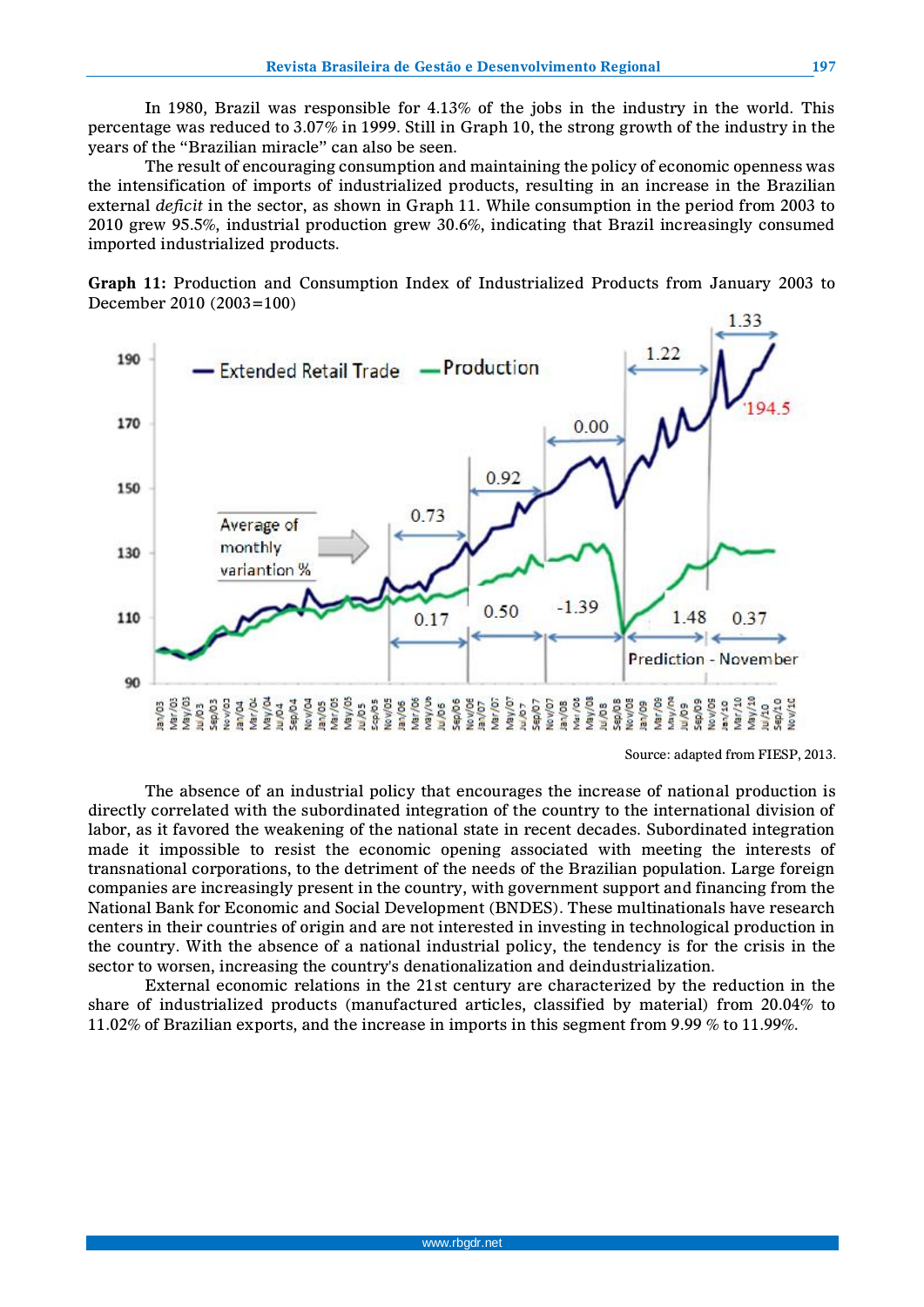| abis of beetoral share or Brazilian enports accoraing to the |       |       |       |       |       |
|--------------------------------------------------------------|-------|-------|-------|-------|-------|
| Sector participation                                         | 2000  | 2005  | 2010  | 2015  | 2019  |
| Manufactured items, classified by material                   | 20.04 | 18.30 | 11.62 | 13.01 | 11.02 |
| Beverages and tobacco                                        | 1.66  | 1.50  | 1.42  | 1.22  | 1.02  |
| Mineral fuels, lubricants and related materials              | 1.65  | 5.98  | 9.83  | 7.20  | 13.45 |
| Transport machinery and equipment                            | 27.96 | 25.88 | 16.55 | 16.33 | 14.18 |
| Raw materials, inedible, other than fuel                     | 15.73 | 16.16 | 26.06 | 26.42 | 30.38 |
| Goods and transactions not specified elsewhere in            | 2.64  | 2.23  | 2.77  | 2.80  | 1.63  |
| CUCI                                                         |       |       |       |       |       |
| Miscellaneous works                                          | 6.25  | 4.20  | 2.45  | 2.18  | 2.09  |
| Animal and vegetable oils, fats and waxes                    | 0.85  | 1.25  | 0.79  | 0.80  | 0.43  |
| Food products and live animals                               | 16.75 | 18.34 | 22.40 | 24.04 | 20.73 |
| Chemicals and related products                               | 6.49  | 6.17  | 6.10  | 6.01  | 5.09  |
| Grand total                                                  | 100.0 | 100.0 | 100.0 | 100.0 | 100.0 |

**Table 3:** Sectoral share of Brazilian exports according to the CUCI classification (2000-2019)

Source: Ministry of Foreign Trade (2020). Sector participation according to transaction values in dollars. Prepared by the author.

Table 4 shows that the greater insertion of the Brazilian economy in the global economy resulted in an increase in imports in this segment, without an increase in exports, with a reduction in the internal possibility of generating employment and income in the country in industrial activity. In the fuel sector, the situation of country improved, with an increase in exports and a fall in imports. This positive result is mainly due to the increase in investments in Petrobras, a national state-owned company. In the period from 2002 to 2012, there was an increase from R\$51.91 billion to R\$152.04*<sup>3</sup>* , representing 192.89%. Economic nationalism and the participation of the State in the economy to reduce the dependence of the country on oil contributed to reducing external vulnerability.

**Table 4:** Sectoral share of Brazilian imports according to CUCI classification (2000-2019)

| Sector participation                                      | 2000  | 2005  | 2010  | 2015  | 2019  |
|-----------------------------------------------------------|-------|-------|-------|-------|-------|
| Manufactured items, classified by material                | 9.98  | 10.35 | 12.63 | 10.91 | 11.99 |
| Beverages and tobacco                                     | 0.23  | 0.23  | 0.28  | 0.35  | 0.40  |
| Mineral fuels, lubricants and related materials           | 14.83 | 18.33 | 16.50 | 14.53 | 13.51 |
| Transport machinery and equipment                         | 41.87 | 37.83 | 39.55 | 37.34 | 35.06 |
| Raw materials, inedible, other than fuel                  | 3.29  | 3.27  | 2.53  | 2.40  | 2.40  |
| Goods and transactions not specified elsewhere in<br>CUCI | 0.10  | 0.00  | 0.00  | 0.00  | 0.01  |
| Miscellaneous works                                       | 5.78  | 6.14  | 6.42  | 7.64  | 6.54  |
| Animal and vegetable oils, fats and waxes                 | 0.37  | 0.28  | 0.38  | 0.45  | 0.47  |
| Food products and live animals                            | 5.63  | 3.66  | 3.88  | 4.24  | 4.57  |
| Chemicals and related products                            | 17.91 | 19.90 | 17.83 | 22.14 | 25.05 |
| <b>Grand total</b>                                        | 100.0 | 100.0 | 100.0 | 100.0 | 100.0 |

Source: Ministry of Foreign Trade (2020). Sector participation according to transaction values in dollars. Prepared by the author.

The transport machinery and equipment sector shows strong dependence, which reduces the potential for greater internal autonomy. The share of this sector in Brazilian exports has been reduced by almost half. While imports show a small drop, exports represent a third of what we import in the sector. The import substitution model and the creation of state-owned industries producing raw materials were responsible for the expansion of this segment in Brazil, mainly in the automobile sector, which was the dynamic center of the economy (TAVARES, 1998).

In the sector of raw materials, inedible, except fuels, it can be observed that the participation of exports practically doubled, from 15.73% to 30.38% in the period, indicating reprimarization. Imports fell and accounted for only 2.40% in 2019.Tables 3 and 4 show the growth of exports and imports until the global economic crisis of 2008. In the period from 2010 to 2013 there was greater growth in imports, resulting from domestic economic growth. The crises of 2015 and 2016 point to a more significant drop in imports, and it has resumed in the last two years.

 $\overline{a}$ *3*Values deflated to 2015 prices.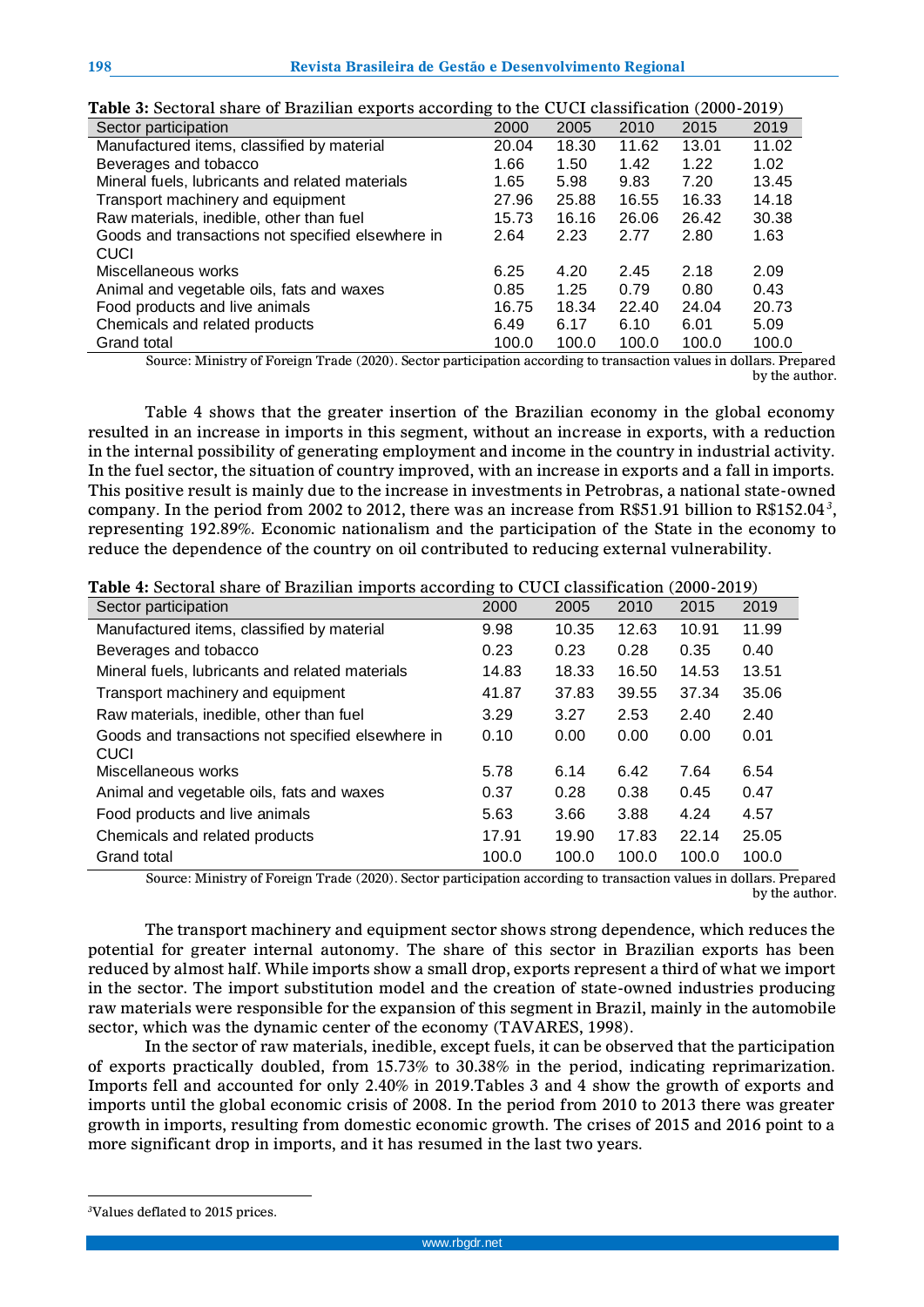In general, the dynamics of imports is related to the internal dynamics of consumption, and contributes little to the expansion of industrial production. When we analyze the data on the trade balance of the sector, a reduction can be observed in periods of greater growth in domestic income. It is worth noting that, after 2016, the expansion, although timid in the growth of the economy, is accompanied by the expansion of imports and the trade balance of the sector. There was a growth in the *deficit* in the chemical sector in Brazil, with the stagnation of exports and the extraordinary increase in imports. This result is a consequence of technological dependence in a strategic sector. It is worth noting the strong Brazilian dependence on the pharmaceutical sector. In order to produce medicines, it is necessary to import products from India, which is still experiencing industrial growth, and inputs for agricultural production, reducing the multiplier effect of these sectors.

# **Final considerations**

At the end of this paper, it was observed that capitalism is characterized by economic growth associated with the industrialization process, with emphasis on the countries that participated in the first and second industrial revolutions. This industrialization was accompanied by the expansion of development. An industrialized country was considered, in the 19th century, as a rich country, even with intense concentration of income, as in the case of England.

In the Brazilian case, industrialization, despite being late, was able to promote economic growth, mainly in two periods of our history: in the 1950s, with the Goal Plan in the government of JK, and in the 1960s and 1970s, with the "economic miracle" carried out during the Military Dictatorship. In these two moments, industrial growth contributed to the economic growth of the country, but it was accompanied by a strong spatial concentration (concentration in the Southeast Region), individual (concentration in favor of the richest) and functional (concentration in favor of entrepreneurs, while wages were reduced) of income, especially in the period of the Military Dictatorship. The peak of the participation of industrial activities in Brazil occurred in the 1980s, when  $\frac{1}{4}$  of the wealth produced had its origin in industrial activities, a percentage that drastically reduced after this period, marking the process of deindustrialization. The reduction in the participation of industrial activities was associated with an increase in precarious employment in the area of services, and less in the field of innovation, as in developed countries. Due to the absence of an industrial policy, the vitality of industrial activities was maintained in Asian countries, especially China and India.

The economic opening of Brazil, with the "Washington Consensus", in the early 1990s, accelerated the process of deindustrialization. In the new millennium, with the strengthening of economic relations between Brazil and China, imports of industrial products and exports of primary products increased, with the acceleration of the process of reprimarization of the Brazilian economy, a striking feature of Brazilian economic history in recent decades.

## **References**

ANDREI, C.; SAMPAIO, FA **Limits of Liberalism 1990-1992**. São Paulo: Fundap, 1995.

BRAZIL. Ministry of Development, Industry and Foreign Trade, Foreign Trade **Statistics** – DEAEX. Available at: http://www,mdic,gov,br//sitio/sistema/balanca/ Accessed on: 12 jan. 2021.

CANO, Wilson. **Roots of Industrial Concentration in São Paulo**. Campinas: Fecamp, 1990.

CNI – National Confederation of Industry. Industry Performance in the World. **CNI Indicators**, São Paulo. year 2, no. 1, Jul. 2018

DIEESE Inter-union Department of Statistics and Socioeconomic Studies. **The value of the minimum wage**. Available at: www.dieese.org.br Accessed on: 10 jan. 2021 \_

FIESP - FEDERATION OF INDUSTRIES OF THE STATE OF SÃO PAULO. **Why reindustrialize Brazil?** Sao Paulo: FIESP. 2013.